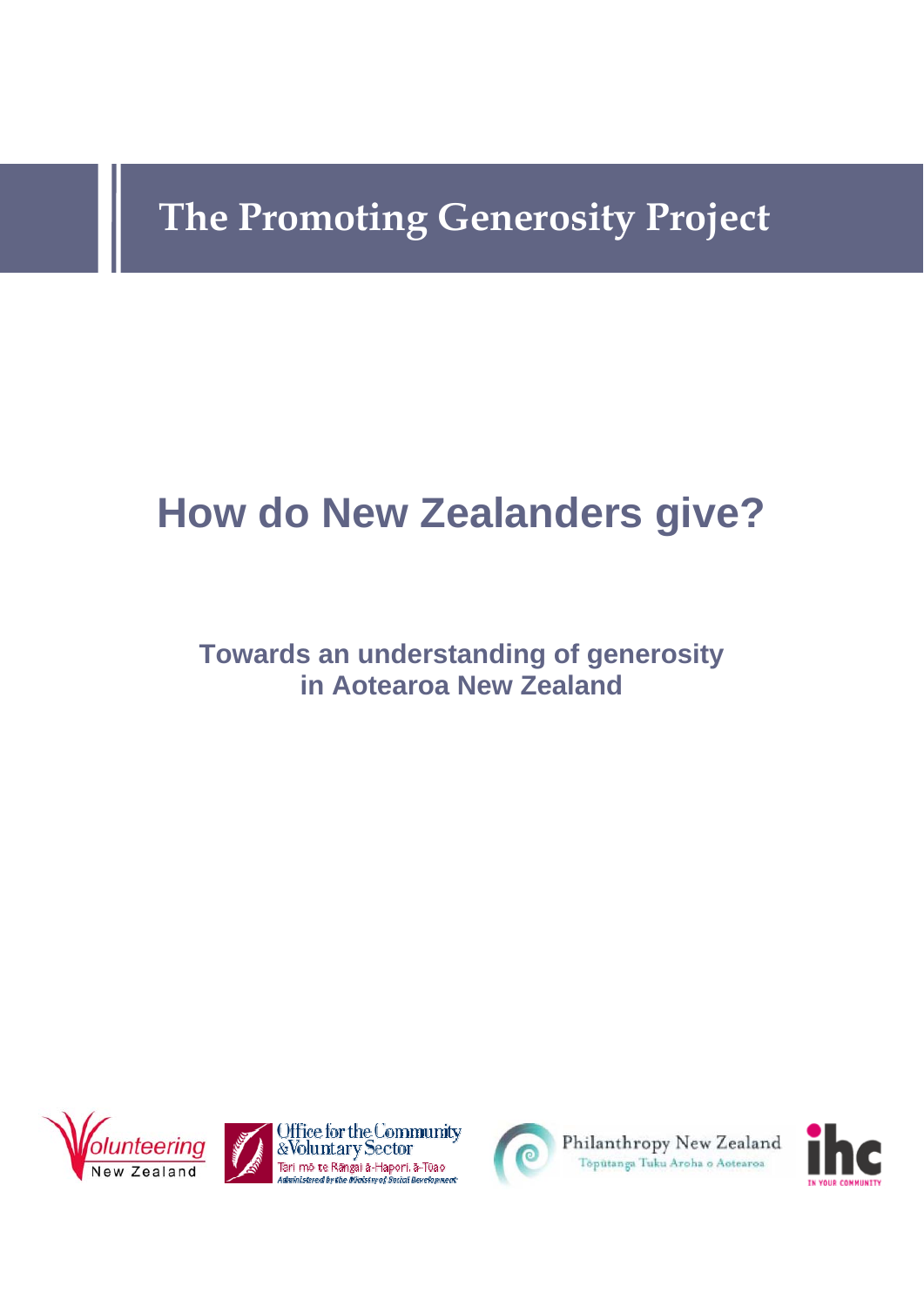## **BUILDING ON OUR KNOWLEDGE**

This paper is a contribution to the growing picture of giving and volunteering in New Zealand, adding to the findings from *Giving New Zealand*, the *Non-Profit Institutions Satellite Account* and other recent publications.<sup>1</sup> The information within this report provides more detail than previously available on who is giving and volunteering in New Zealand, and raises a number of questions and issues that require further exploration.

We encourage you to examine, consider, discuss and debate the findings, and so help build our collective understanding of generosity in New Zealand. We also welcome your questions, insights, experiences, or any research and data from your own organisation to add to our growing pool of shared knowledge.

Please contact us by email: promotinggenerosity@msd.govt.nz.

If you are interested in more detailed data than provided in this report, please email Nick Jones & Associates Ltd nick@njassociates.co.nz. All data used in this report is sourced from the Nielsen Media Research Panorama Survey (January–December 2007 database).

This report was prepared by Nick Jones (Director, Nick Jones & Associates Ltd) and James King, (Policy Analyst, Office for the Community and Voluntary Sector) to assist the work of the Promoting Generosity project. More information on the project can be found on page 16.

## **OVERALL FINDINGS**

An estimated 2.72 million New Zealanders supported the community and voluntary sector in some way in the previous 12 months – 75.4% of all people aged 10 years and over. This includes:

- 1,217,000 people who volunteered (33.8% of all people 10 and over)
- 2,176,000 people who donated money or goods (60.3%)
- 829,000 people who supported in other ways, such as purchasing products (23.0%).

An estimated 969,000 people both volunteered and donated money or goods in the previous 12 months – meaning that almost 80% of people who volunteered *also* donated money or goods.

An estimated 1.70 million people supported three or more different sub-sectors of the community and voluntary sector in the previous 12 months.

 $\overline{a}$ 

<sup>1</sup> See www.ocvs.govt.nz for more information.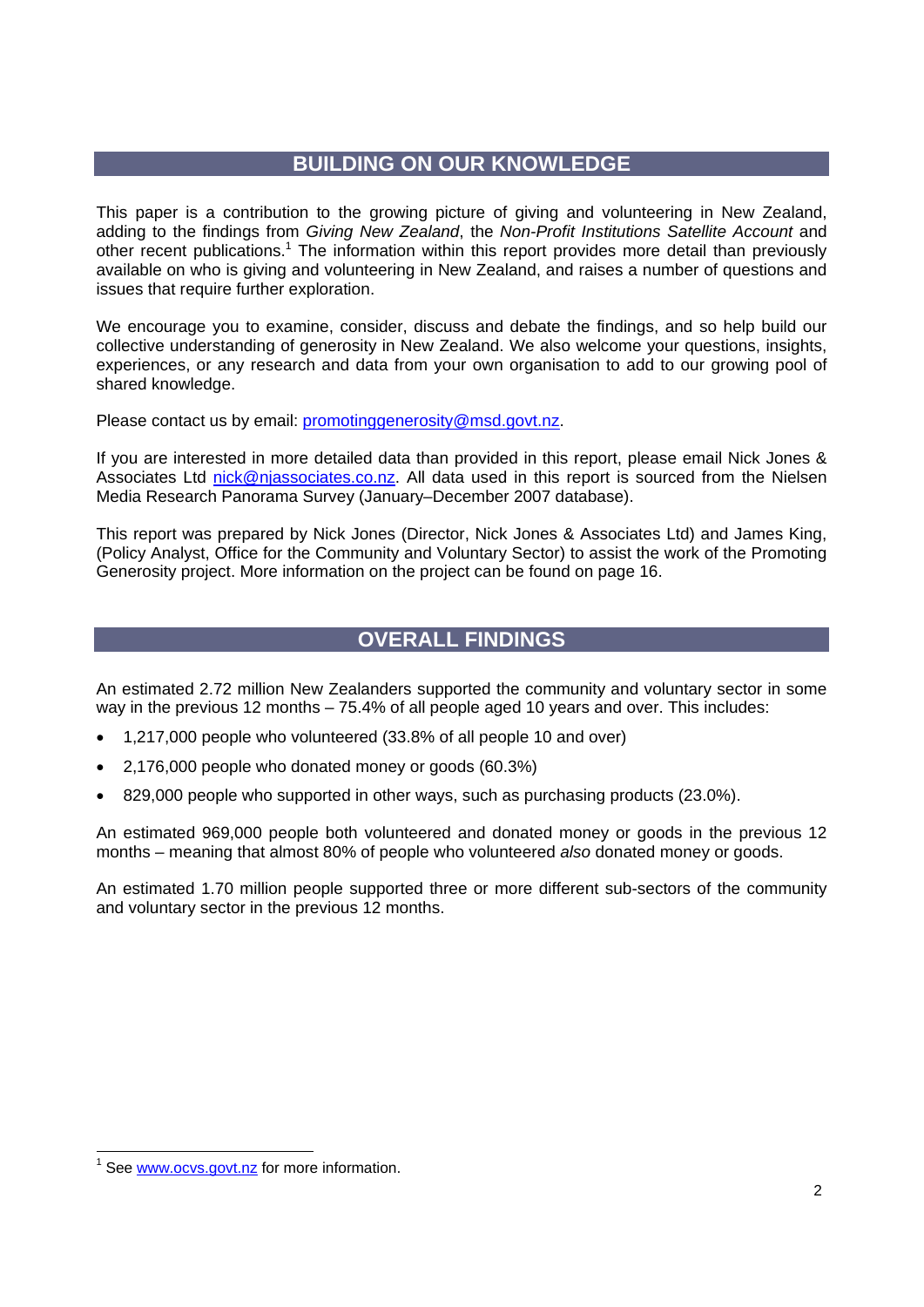# **QUESTIONS FOR DISCUSSION**

These research findings will have implications for the community and voluntary sector. Here are just some of the questions that have arisen from the initial analysis of the data:

- One-third of New Zealanders volunteer and 60% donate money or goods. Is this a large enough base to support the community and voluntary sector? How does this compare to other countries?
- With almost 80% of volunteers also donating, will efforts to increase levels of volunteering also increase donating (or vice versa)?
- Almost half (47.4%) of all New Zealanders make relatively unplanned ad hoc donations. Are there advantages if we encourage such people towards more committed forms of donating?
- Volunteering is skewed heavily towards certain sub-sectors, such as Sports, Religious Activities, Primary and Secondary Education, Pre-school and Other Community Organisations. What is it about these sub-sectors that promote high numbers of volunteers? Is there anything these sub-sectors do that other sub-sectors can learn from?
- The strongest support for the community and voluntary sector is from females aged 30–49, and to a lesser extent males aged 30–49. The stage of life a person is in seems to be a strong driver of support. How might support change over the lifetime of a person in terms of the types of support given and the types of sub-sectors supported?
- Males and females in the 10–19 age group have comparatively low levels of volunteering and of donating. What could be the drivers behind these low levels of support?
- What are the characteristics of the Religious Activities, Pre-school, and Primary and Secondary Education sub-sectors that encourage people to both donate and volunteer within the same sub-sector?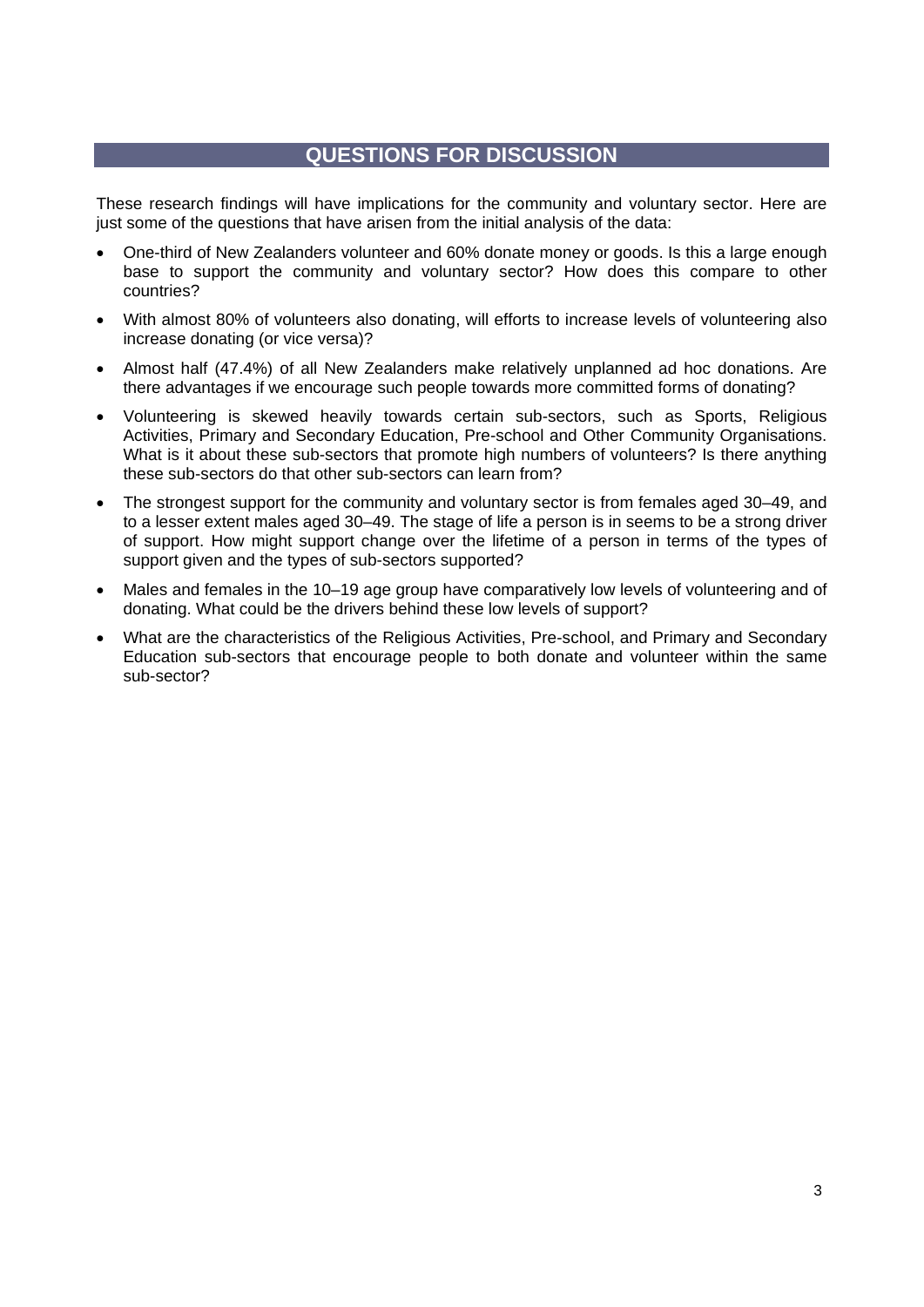# **LEVELS AND TYPES OF SUPPORT**

## **Over 2.7 million people have supported the community and voluntary sector in the previous 12 months**

People can support the community and voluntary sector in a number of different ways – through donations of time or money, or purchasing products.

| Type of support in the previous 12 months                          | <b>Estimated number of people</b><br>aged 10+ |
|--------------------------------------------------------------------|-----------------------------------------------|
| Volunteered their time                                             | 1,217,000                                     |
| Donations of money and/or goods to an appeal (ad hoc<br>donations) | 1,709,000                                     |
| Direct donations/sponsorships (committed donations)                | 1,213,000                                     |
| Volunteered and donated <sup>1</sup>                               | 969,000                                       |
| Other types of support (i.e. purchasing products)                  | 829,000                                       |
| Personally supported in any form (total support)                   | 2,717,000                                     |

 **Levels and types of support for the community and voluntary sector** 

Source: Nielsen Media Research Panorama Jan–Dec 2007/Nick Jones & Associates Ltd "Consumer who Cares". Notes: "Personally supported in any form" is a net combination of the types of support, so is not equal to the sum of the individual types of support. The total population 10+ used in this paper is an estimated 3,606,000 people.<br><sup>1</sup> Thees

These donations can be money or goods to an appeal, or direct donations/sponsorships, or both.

- An estimated three out of four New Zealanders (75.4%) aged 10 or over (i.e. 10+) personally supported the community and voluntary sector in the previous 12 months.
- Of all the ways that people support the sector, ad hoc donations are the most common, with an estimated 47.4% of the population 10+ having donated money or goods to an appeal in the previous 12 months.
- More committed financial support of the sector is also evident, with just over one-third of the population 10+ (33.6%) making a direct donation or sponsorship in the previous 12 months.
- When combined, the number of people who made ad hoc and/or committed donations is an estimated 2,176,000 people in the previous 12 months. This is 60.3% of all people 10+.
- Just over one-third (33.8%) of people 10+ are estimated to have volunteered in the previous 12 months.
- An estimated 26.9% of people 10+ volunteered and donated in the previous 12 months.
- An estimated 23.0% of people were involved in 'other support', such as purchasing products, or supported in a way that did not easily fit into any of the other categories.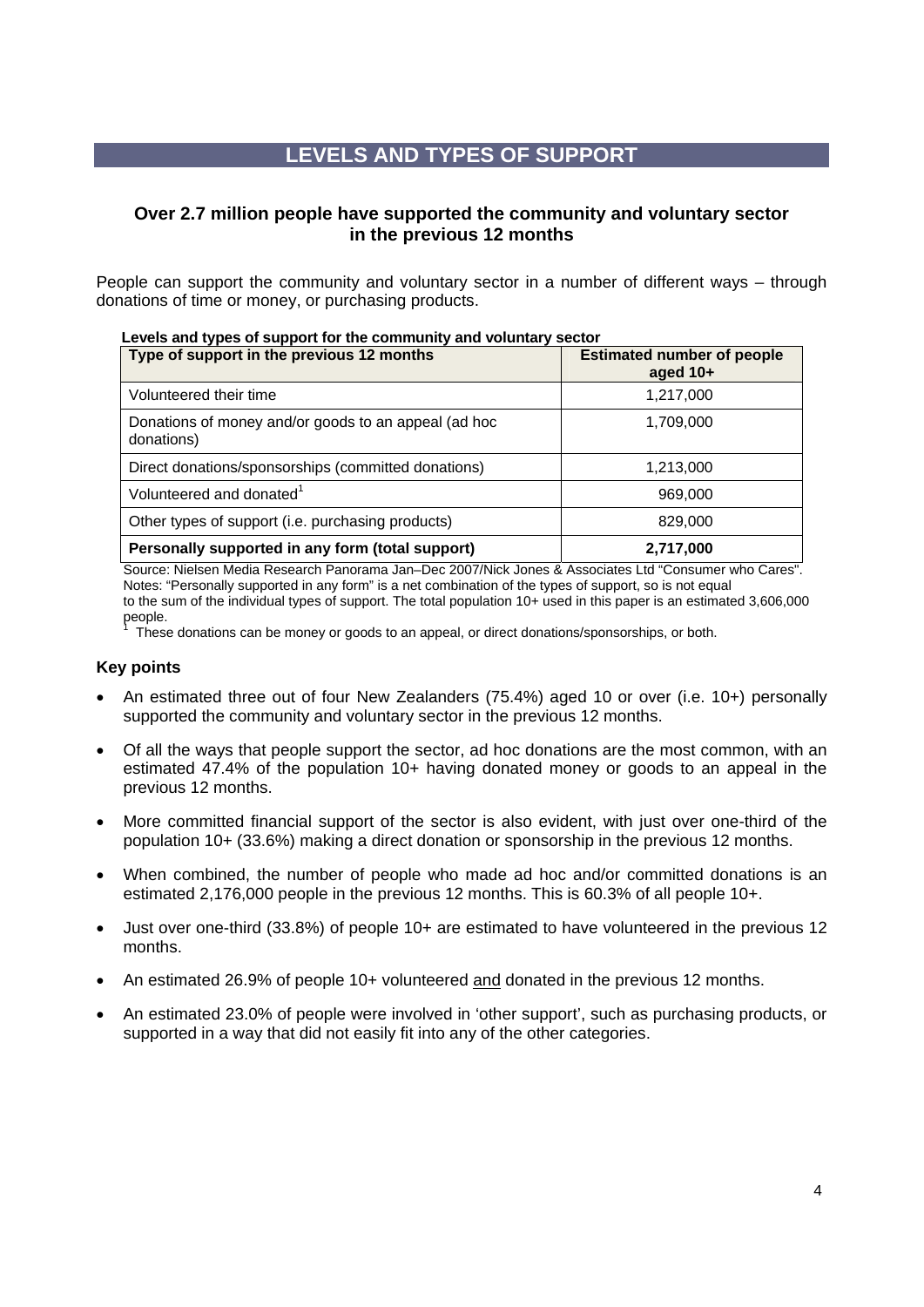

#### **Levels and types of support for the community and voluntary sector in the previous 12 months, as a percentage of the total population 10+**

Source: Nielsen Media Research Panorama Jan–Dec 2007/Nick Jones & Associates Ltd "Consumer who Cares".

The following sections look at the different types of support that make up 'personally supported'. This includes analysis of:

- volunteering
- donations of money and/or goods to an appeal (ad hoc donations)
- direct donations/sponsorships (committed donations)
- combinations of different methods of support
- support for multiple sub-sectors.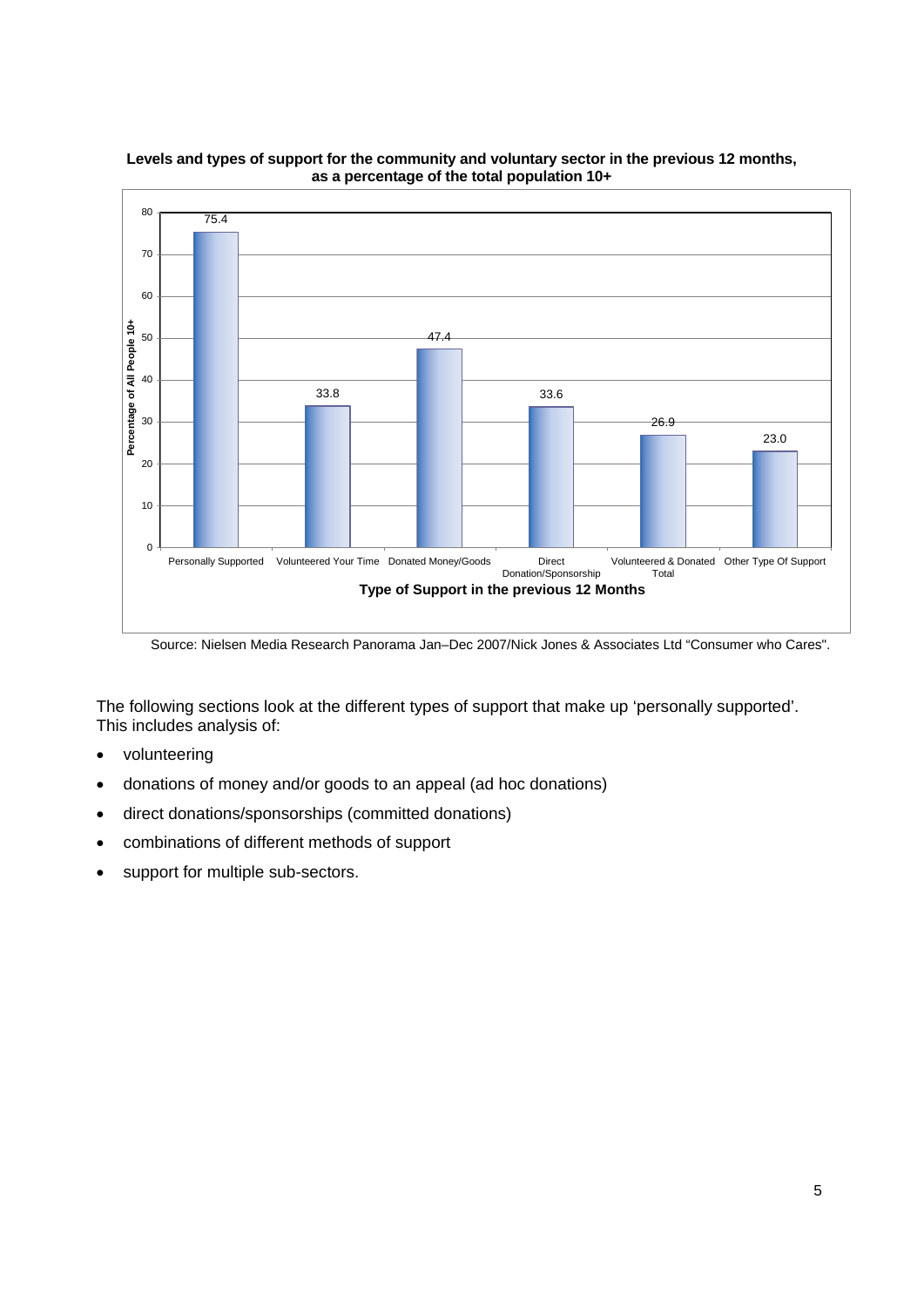# **VOLUNTEERING**

## **An estimated 1,217,000 people 10+ volunteered in the previous 12 months**

An estimated 1,217,000 (33.8%) New Zealanders 10+ volunteered in the previous 12 months. The chart below shows the percentage of the population 10+ that supported each sub-sector in total (through donations of money and/or goods to an appeal, direct donation/sponsorship, volunteering, and other) and by volunteering.



#### **Percentage of the total population 10+ who volunteered in the previous 12 months in relation to total support**

Source: Nielsen Media Research Panorama Jan–Dec 2007/Nick Jones & Associates Ltd "Consumer who Cares".

- An estimated 668,000 females and 549,000 males volunteered in the previous 12 months.
- The highest levels of volunteering by New Zealanders 10+ are for Sports Clubs (9.4% of the population 10+), Primary and Secondary Education (9.4%), Other Clubs/Community Organisations (7.1%); and Religious Activities (6.9%).
- Outside of these four sub-sectors, only Pre-school had more than 5% of the population 10+ volunteering in the previous 12 months.
- The 30–49 age group has the highest tendency to volunteer, relative to their size in the total population 10+.
- Females and males aged 10–19 show relatively low levels of volunteering.
- The levels of volunteering are relatively consistent across most regions. However, the tendency to volunteer is especially high in rural areas.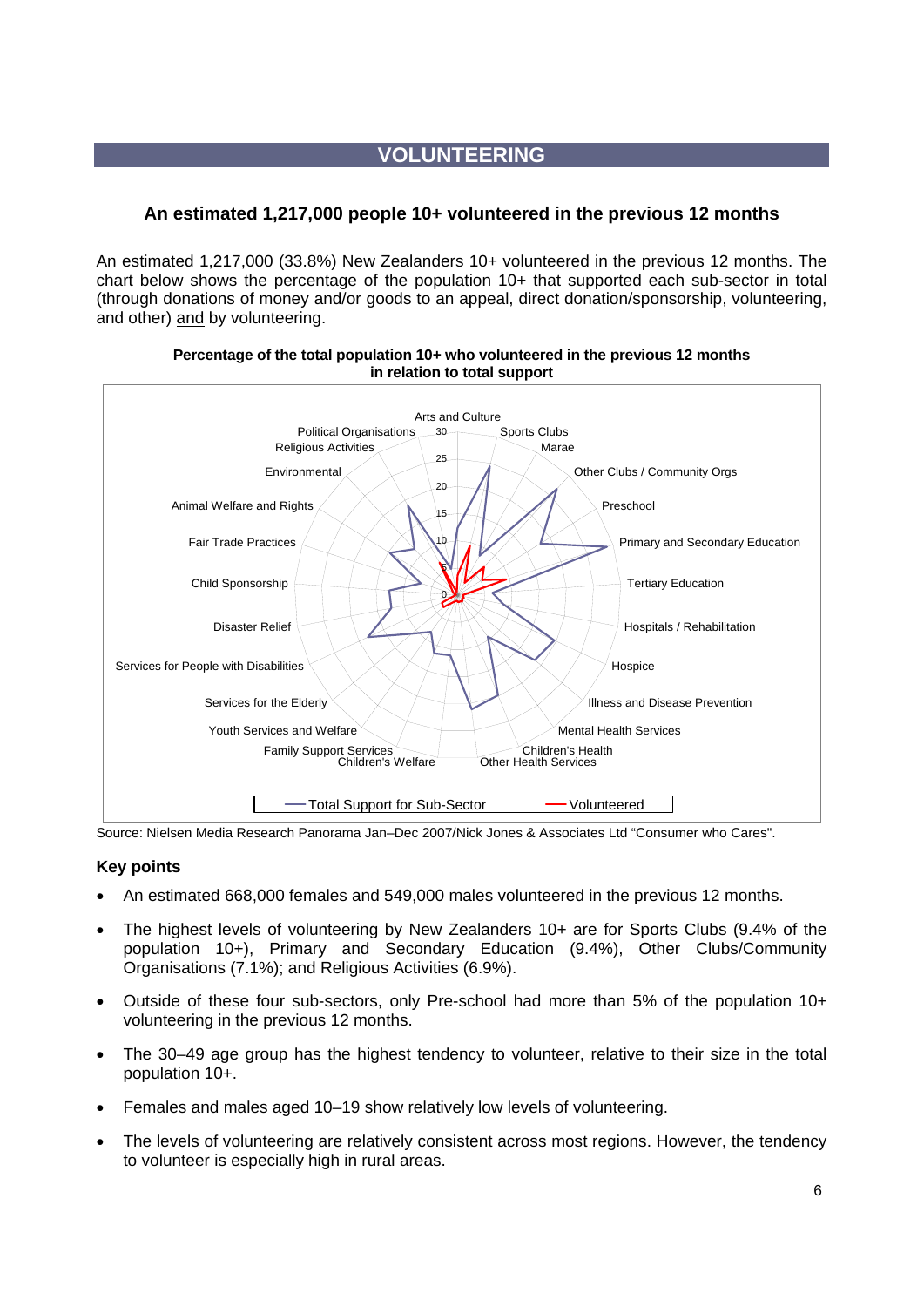# **DONATING MONEY OR GOODS TO AN APPEAL**

## **An estimated 1,709,000 people 10+ donated money or goods to an appeal in the previous 12 months**

An estimated 1,709,000 New Zealanders aged 10+ donated money or goods to an appeal in the previous 12 months. This equates to 47.4% of the population 10+.

The chart below shows the percentage of the population 10+ that supported each sub-sector in total (through donations of money and/or goods to an appeal, direct donation/sponsorship, volunteering, and other) and by donating money or goods to an appeal.



#### **Percentage of the total population 10+ who donated money or goods to an appeal in the previous 12 months in relation to total support**

Source: Nielsen Media Research Panorama Jan-Dec 2007/Nick Jones & Associates Ltd "Consumer who Cares".

- An estimated 1,001,000 females and 707,000 males donated money or goods to an appeal in the previous 12 months.
- Donating money or goods to an appeal is the most common form of support, so the pattern of total support is driven by donating money or goods to an appeal.
- The sub-sectors people most commonly donate money or goods to are Other Clubs and Community Organisations (12.7% of the population 10+) and Primary and Secondary Education (12.5%).
- Three sub-sectors have estimated support of around 10% Hospice, Illness and Disease Prevention and Children's Health.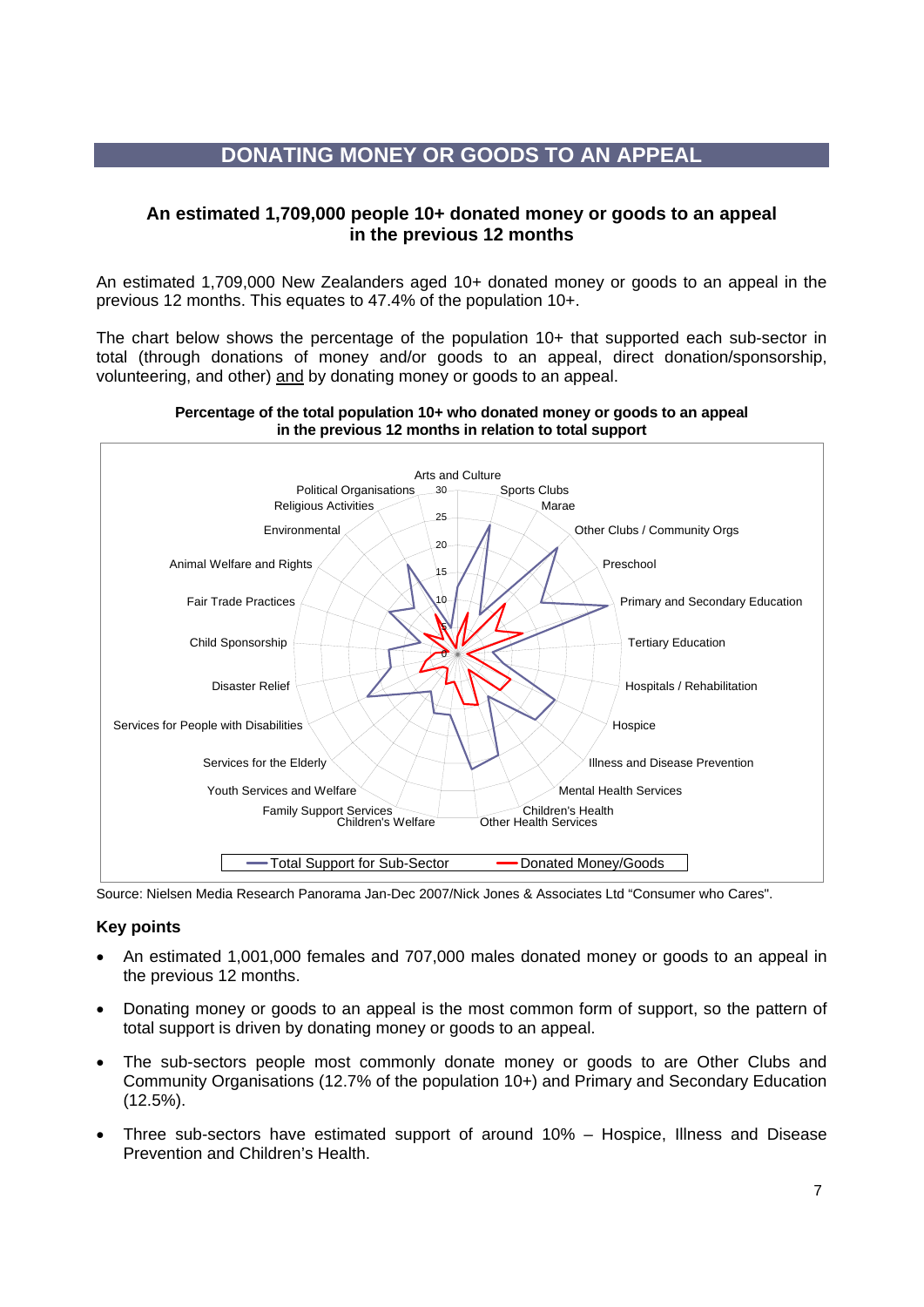- A number of sub-sectors have estimated support below 2%: Marae (1.9%); Tertiary Education (1.7%); Fairtrade Practices (1.7%); and Political Parties (1.2%).
- Females aged 40–49 have the highest levels of any population group to donate money or goods to an appeal, followed by females 30–39 and females 50–59.
- Males show a low tendency to donate money or goods to an appeal, relative to females across all age groups.
- New Zealanders aged 10–19 show a low tendency to donate money or goods to an appeal. However, females in this age group are almost twice as likely to do so than their male counterparts.
- Donating money or goods to an appeal is relatively consistent across the regions, and displays no significant difference between rural and urban areas.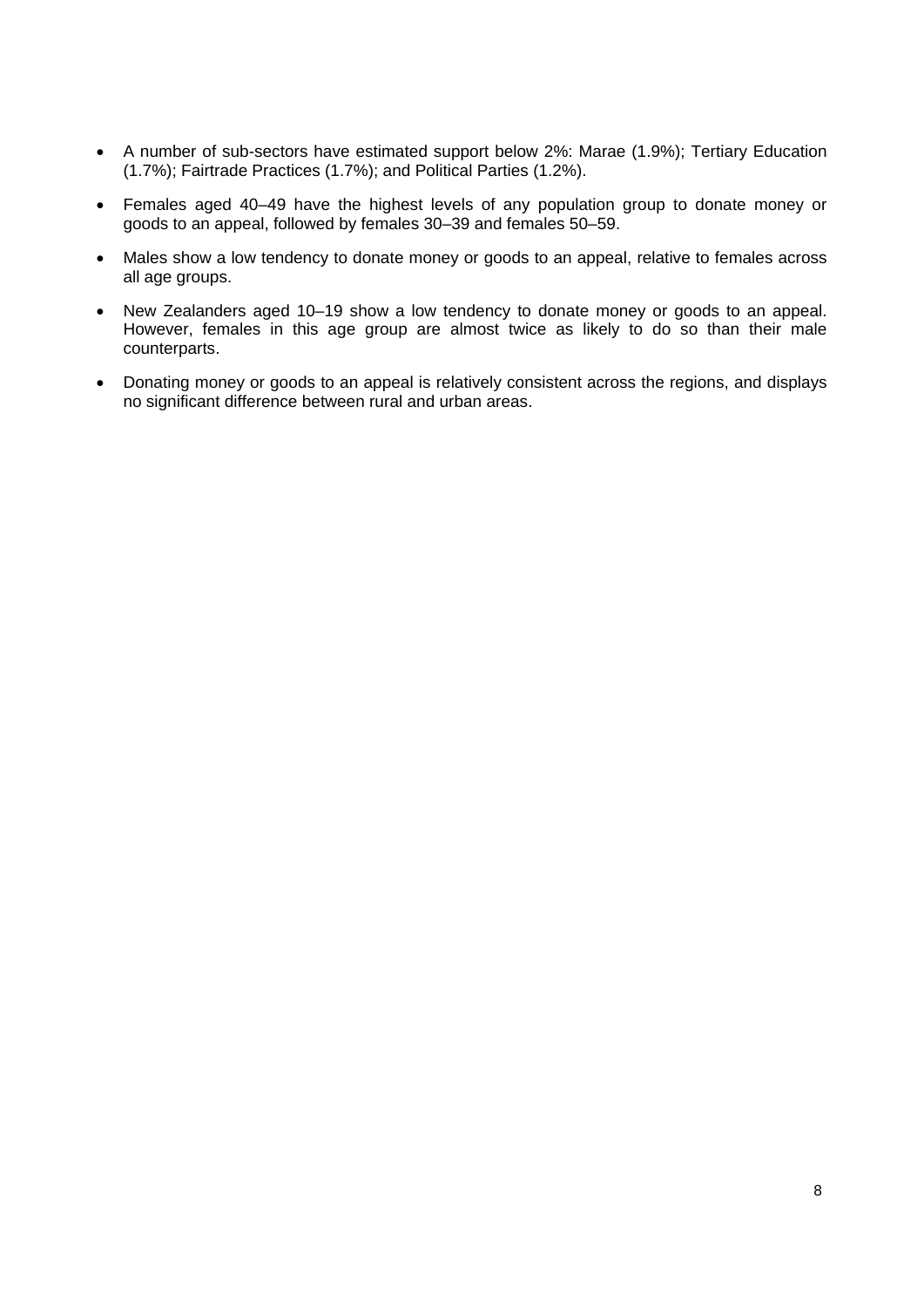# **DIRECT DONATION OR SPONSORSHIP**

## **An estimated 1,213,000 people 10+ have directly donated to or sponsored an organisation in the previous 12 months**

An estimated 1,213,000 New Zealanders 10+ have been involved in direct donation or sponsorship in the previous 12 months. This equates to 33.6% of the population 10+.

The chart below shows the percentage of the population 10+ that supported each sub-sector in total (donations of money and/or goods to an appeal, direct donation/sponsorship, volunteering, and other) and by direct donation or sponsorship.



#### **Percentage of the total population 10+ who made a direct donation or sponsorship in the previous 12 months in relation to total support**

Source: Nielsen Media Research Panorama Jan-Dec 2007/Nick Jones & Associates Ltd "Consumer who Cares".

- An estimated 679,000 females and 533,000 males supported the sector by direct donation or sponsorship in the previous 12 months.
- Direct donations and sponsorship follow very similar patterns to donating money or goods to an appeal, but at lower levels. Some sub-sectors had estimated levels of support of around 5–8% of the total population 10+, indicating they have important ongoing relationships with donors.
- Estimated levels of direct donations or sponsorships are highest for Other Health Services (7.8% of the population 10+), Religious Activities (7.2%) and Primary and Secondary Education (6.8%).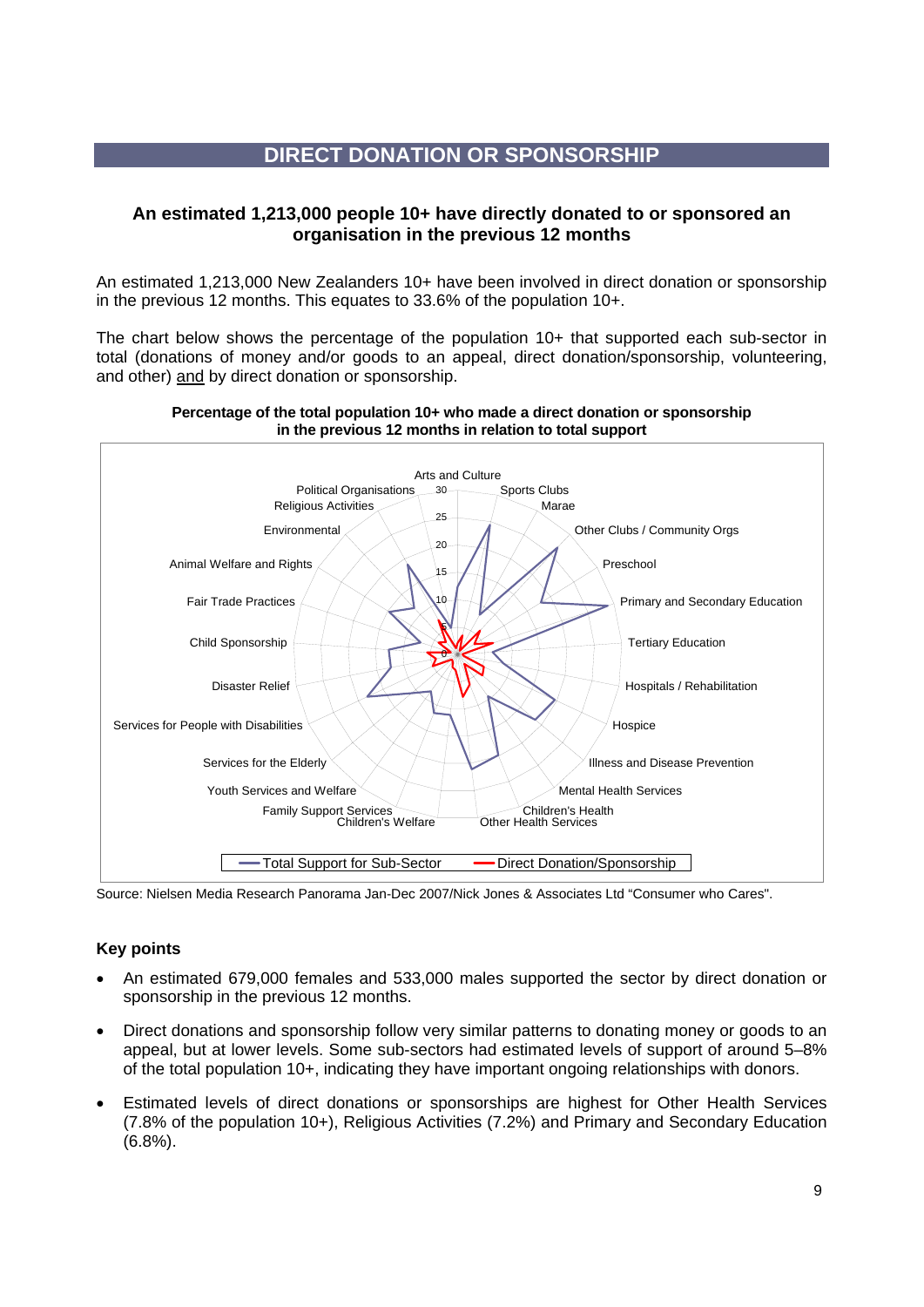- Around 5% of the population 10+ support the Illness and Disease Prevention (5.9%), Children's Health (5.9%), Child Sponsorship (5.6%) and Hospice (5.3%) sub-sectors through direct donations or sponsorship.
- Females 40–49 have a very high tendency to make direct donations or sponsorships. This tendency starts to decrease in females 50–59 and further in females 60–75, although it is still relatively high. By 75, females become slightly less likely to support in this way, relative to their size in the population 10+.
- Males become more active in supporting by direct donations and sponsorship at 50 years and over, and their tendency to support in this way is high even in the 75+ age group.
- People aged 10–19 have a very low tendency to make direct donations or sponsorships. Though still relatively unlikely, females aged 10–19 are still twice as likely to give by direct donation or sponsorship as males aged 10–19.
- Levels of direct donation or sponsorship do not vary greatly by region.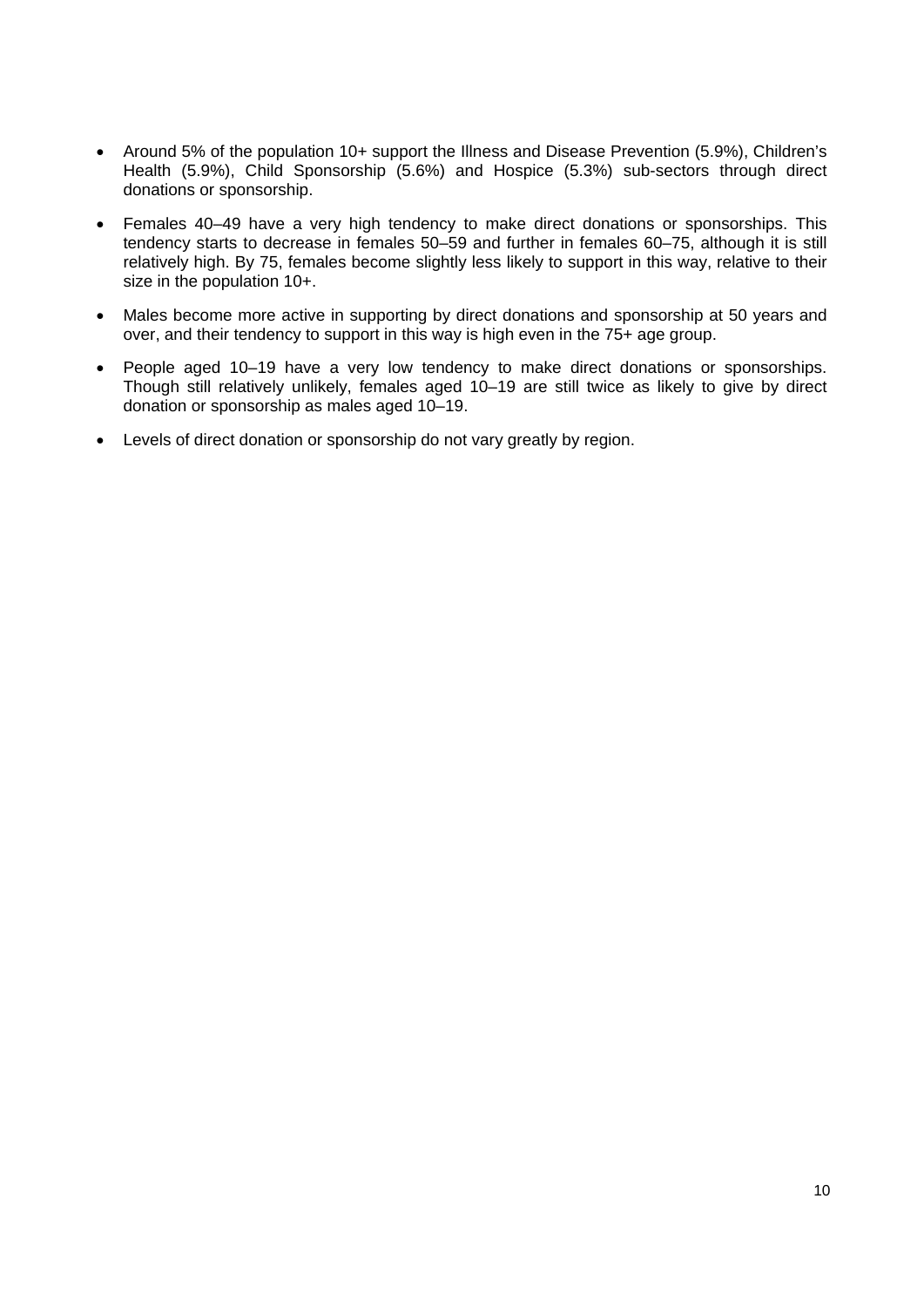## **COMBINATIONS OF DIFFERENT METHODS OF SUPPORT**

## **An estimated 969,000 people 10+ volunteered and donated in the previous 12 months**

An estimated 969,000 New Zealanders aged 10+ volunteered and donated in the previous 12 months – 562,000 females and 407,000 males. This equates to 26.9% of the population 10+. Donations can be to an appeal, or be a direct donation or sponsorship, or both.

Almost 80% of people who volunteered for the community and voluntary sector in the previous 12 months also donated money or goods.

The chart below summarises how the three main forms of support relate to one another. It shows the number of people who have undertaken each type of support in total, the number who have undertaken only one type of support, and the number of people who have taken part in multiple forms of support. The diagram does not include "other support" (i.e. purchasing of products).



#### **Combined levels of types of support for the community and voluntary sector in the previous 12 months, estimated numbers of people 10+**

Source: Nielsen Media Research Panorama Jan–Dec 2007/Nick Jones & Associates Ltd "Consumer who Cares".

For example, an estimated 1.217 million people 10+ volunteered in the previous 12 months. Of these volunteers:

- 249,000 volunteered only
- 378,000 volunteered and donated goods or money to an appeal (ad hoc donations)
- 152,000 volunteered and made direct donations or sponsorships (committed donations)
- 439,000 volunteered and donated in both ways measured.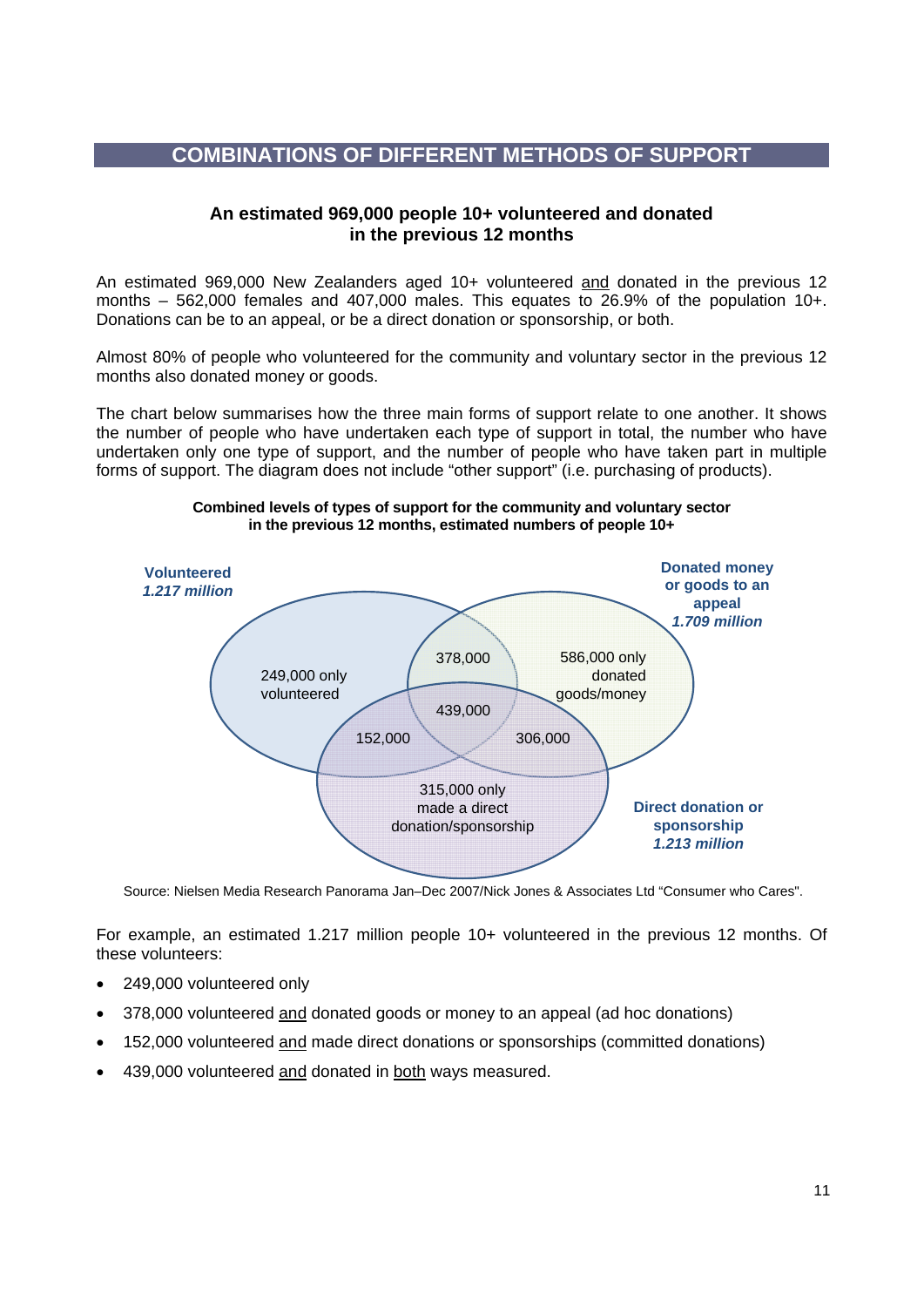- A core group of an estimated 439,000 people volunteered and made both ad hoc and committed donations in the previous 12 months.
- Taking this wider, an estimated 969,000 people volunteered and donated (in either or both forms of donation measured). This means that almost 80% of people who volunteered in the previous 12 months also donated money or goods.
- The combination of donating and volunteering is underpinned by females aged 30–49, with the highest proportion in the 30–39 age group.
- The age range for males volunteering and donating is similar, with males 30–49 showing the highest proportions – but the levels relative to females are much lower.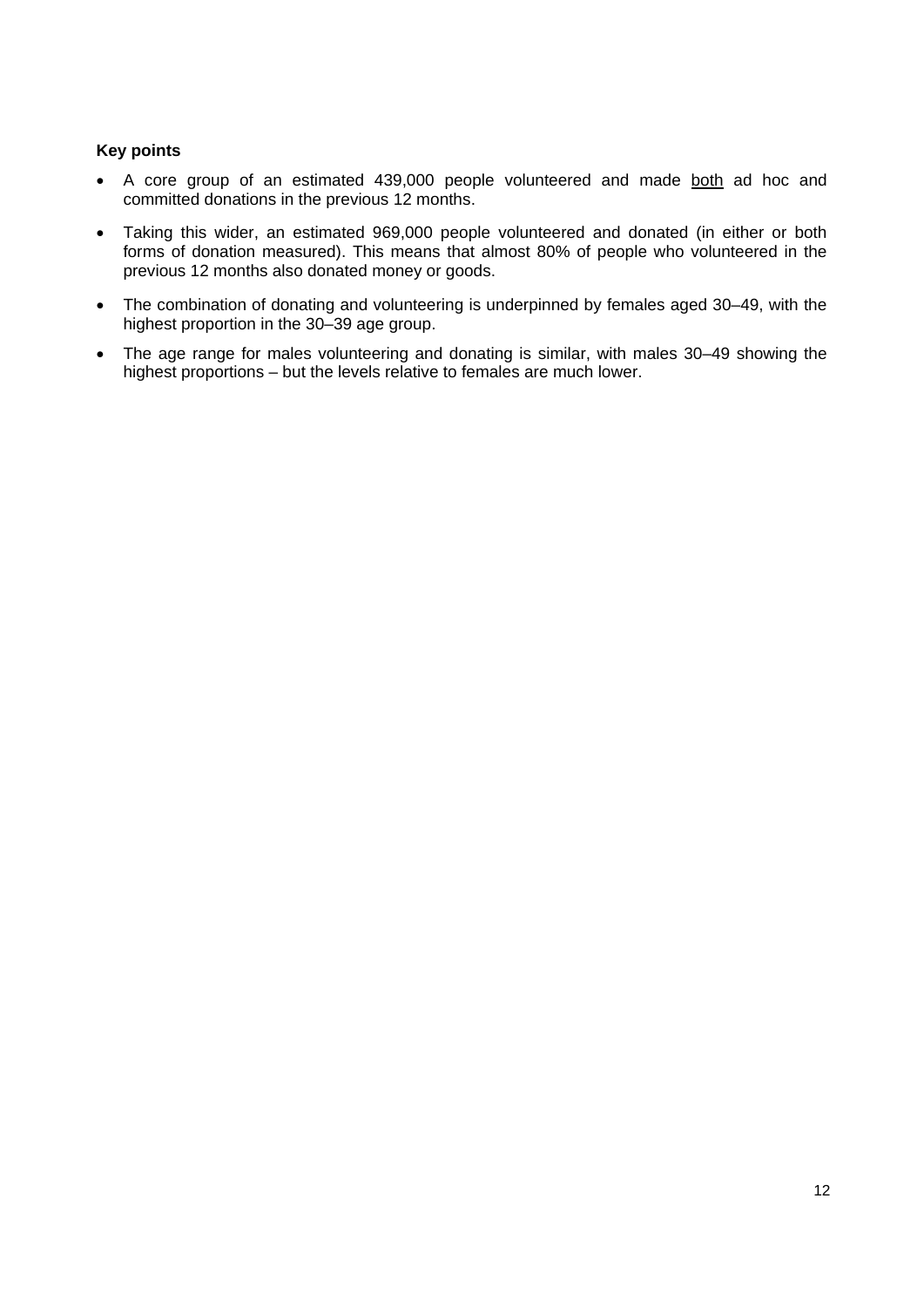# **PEOPLE WHO VOLUNTEERED AND DONATED IN A SUB-SECTOR**

It is also interesting to look at people who volunteered and donated in a specific sub-sector as a percentage of total volunteers in that sub-sector. This analysis starts to build a picture of how volunteers in a sub-sector support it beyond their volunteering.



#### **People who volunteered and donated in each sub-sector, as a percentage of total volunteers in that sub-sector**

Source: Nielsen Media Research Panorama Jan–Dec 2007/Nick Jones & Associates Ltd "Consumer who Cares".

- An estimated 71.4% of volunteers in Religious Activities also donated money or goods to the sub-sector.
- More than half of volunteers in Primary and Secondary Education, Preschool and Political Organisations also donated money or goods to that sub-sector.
- Only 8.3% of volunteers in Youth Services and Welfare also donated money or goods to that sub-sector.
- The combination of people volunteering and donating within a specific sub-sector is very limited in size and diversity. The major sub-sectors supported in this way are Primary and Secondary Education (5% of the population 10+) and Religious Activities (4.9%).
- The only other sub-sectors that register 1% or above are Other Clubs and Community Organisations (2.9%), Primary and Secondary Education (2.8%), Sports Clubs (2.6%) and Arts and Culture (1%).
- Donating and volunteering within a specific sub-sector is more likely to happen in rural areas.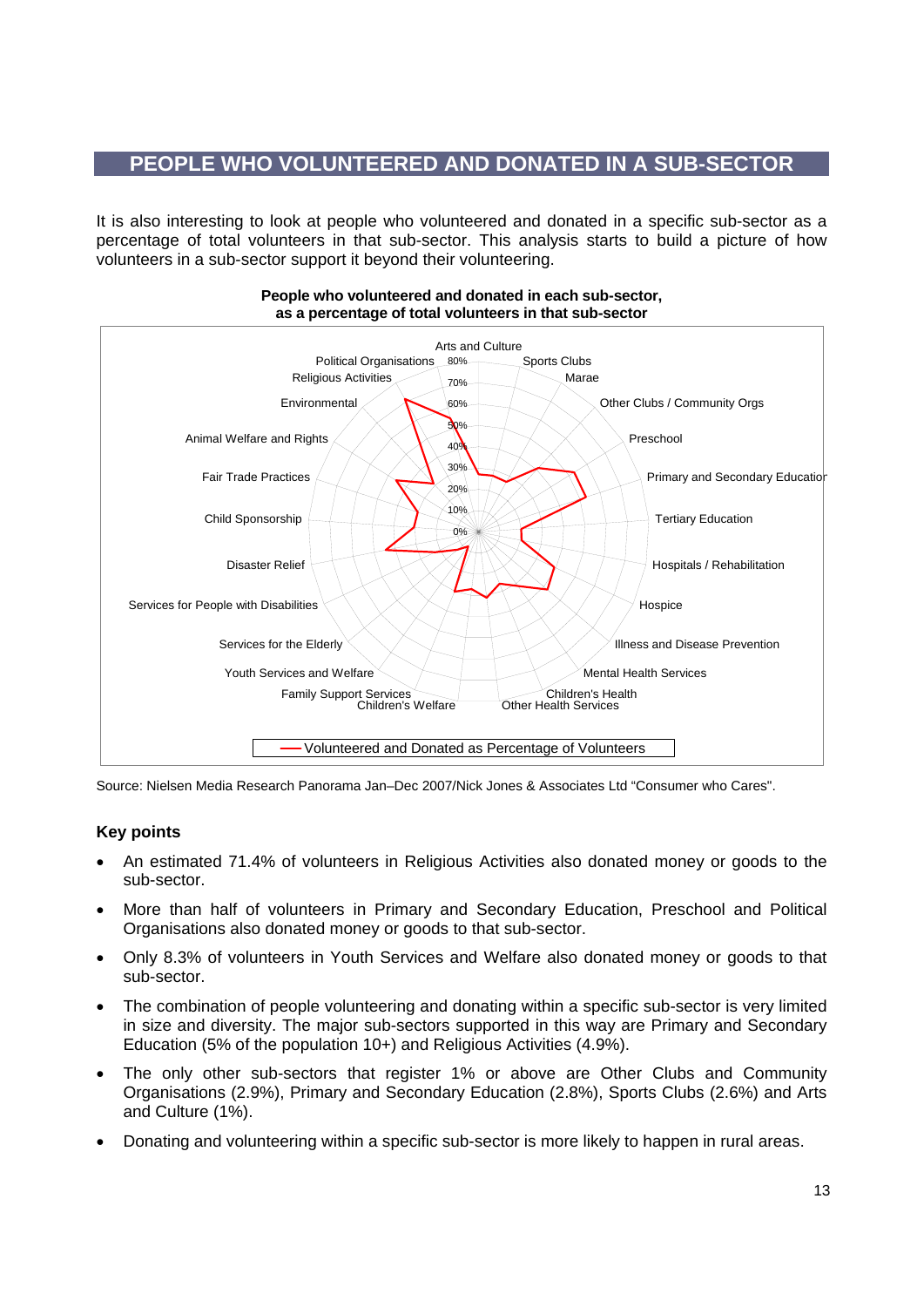# **SUPPORT FOR MULTIPLE SUB-SECTORS**

## **An estimated 47.3% of New Zealanders 10+ have supported three or more sub-sectors in the previous 12 months**

The chart below summarises the percentages of New Zealanders 10+ who have supported different numbers of sub-sectors. Support can be any one or more of four things; volunteering, donation to an appeal, direct donation/sponsorship, or other support, such as purchasing products.

#### **Numbers of sub-sectors supported in the previous 12 months, as a percentage of the population 10+**



Note: These results are based on those that have supported the sector, so do not add to 100%. Source: Nielsen Media Research Panorama Jan–Dec 2007/Nick Jones & Associates Ltd "Consumer who Cares".

The table below shows the distribution of the 2.7 million New Zealanders who have supported the community and voluntary sector in the previous 12 months.

#### **Estimated overall support by number of sectors supported**

|                                     | Numbers of sectors supported |     |     |     |     |     |     |  |    |           |
|-------------------------------------|------------------------------|-----|-----|-----|-----|-----|-----|--|----|-----------|
|                                     |                              |     |     |     | h   |     |     |  |    | $10 - 25$ |
| Number of people<br>aged 10+ (000s) | 525                          | 510 | 409 | 341 | 229 | 174 | 135 |  | 45 | 280       |

Source: Nielsen Media Research Panorama Jan–Dec 2007/Nick Jones & Associates Ltd "Consumer who Cares". Note: Figures may not sum to totals due to rounding.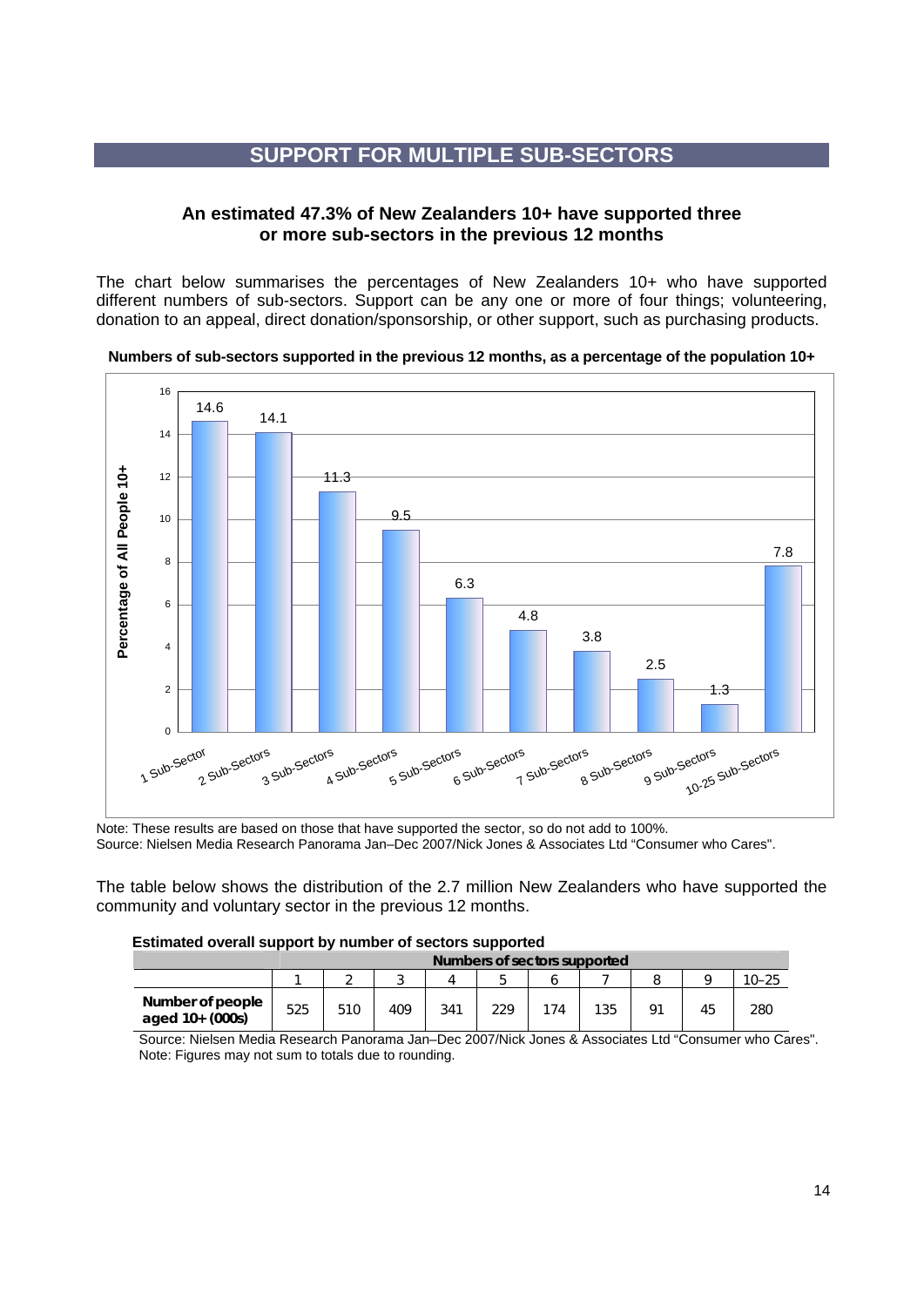- An estimated 1,035,000 people supported one or two sub-sectors in the previous 12 months 28.7% of the total population 10+. The data suggests that these people tend to support subsectors most closely associated with their lifestage, such as mothers with pre-schoolers, and so take a focused approach to support.
- Many people spread their support across more than two sub-sectors. An estimated 1,424,000 people (39.5% of the population 10+) have supported between three and nine sub-sectors in the previous 12 months.
- At the far end of the spectrum, an estimated 280,000 people supported between 10 and 25 sub-sectors in some way. This indicates a significant diversity of support, especially as it could be any combination of donating, volunteering or other support across the supported subsectors.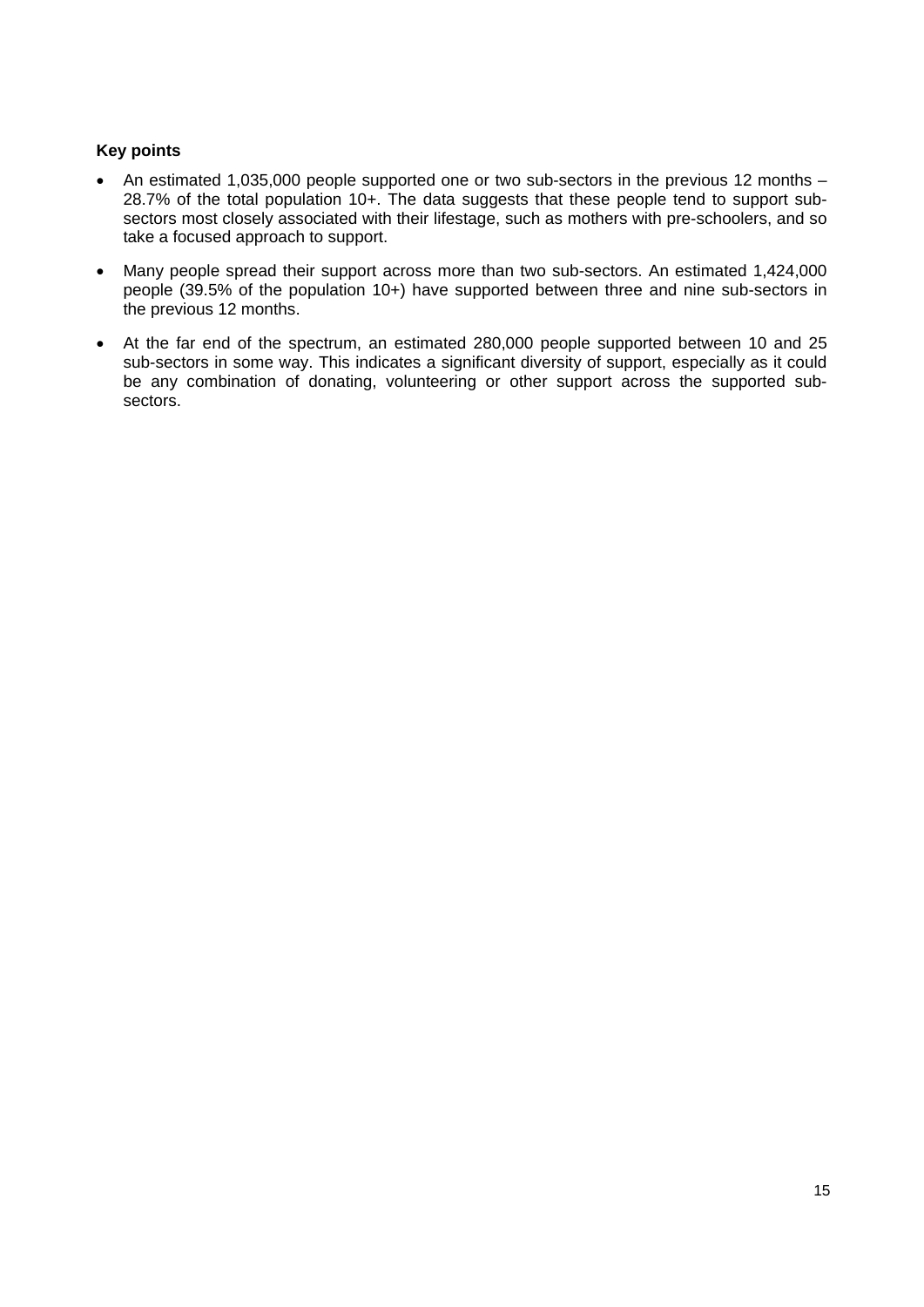# **BACKGROUND ON THE PROMOTING GENEROSITY PROJECT**

There is considerable interest and activity in the area of giving and volunteering in New Zealand. This interest comes from the philanthropic sector, the community and voluntary sector, central and local government, the business sector, and academia.

The Promoting Generosity project is a cross-sectoral working group that is facilitating dialogue and action on ways to encourage more New Zealanders and New Zealand businesses to think about their giving – by this we mean giving of time, of money and in-kind.

As part of this process, the *Promoting Generosity* project sees a need to gather and disseminate information. This information can assist all those involved to understand the manner in which we are currently giving, and so help in the development of strategies to further promote generosity in New Zealand.

From an initial meeting in November 2007, the project working group was formed to work towards a vision of society where:

- giving is the norm "it's what we do"
- everybody is recognising and celebrating generosity in all its forms: giving time, money, in-kind, or through small acts of kindness
- giving behaviours are understood, taught and promoted
- volunteering and giving are supported by government, business and the community
- inclusive and engaged communities are built and sustained
- we are working together individuals, organisations and sectors.

Read more about the project at www.ocvs.govt.nz/work-programme/three-key-projects.html.